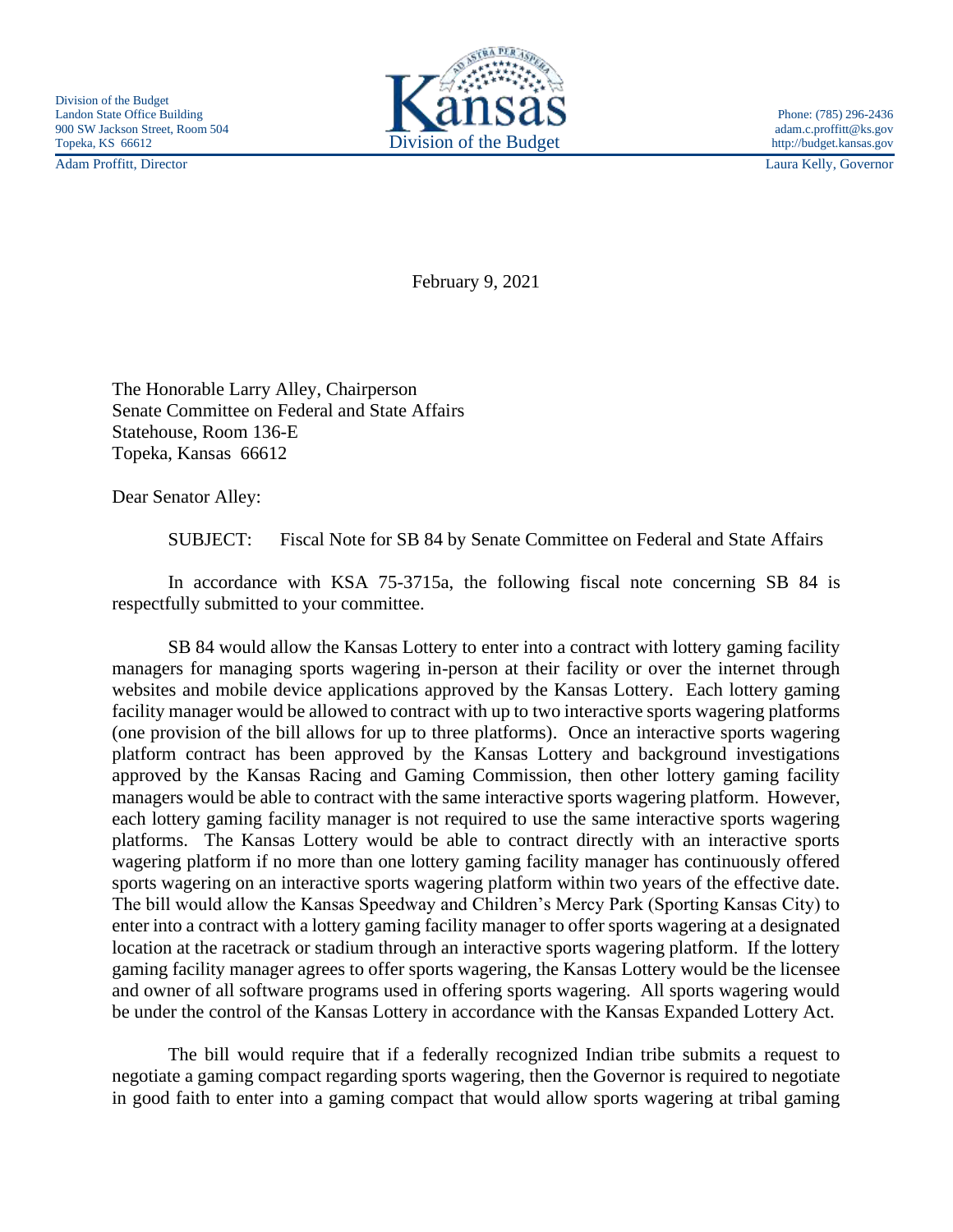The Honorable Larry Alley, Chairperson Page 2—SB 84

facilities operated by the Iowa Tribe of Kansas and Nebraska, the Kickapoo Tribe of Indians of the Kickapoo Reservation in Kansas, the Prairie Band Potawatomi Nation in Kansas, or the Sac and Fox Nation of Missouri in Kansas and Nebraska.

The sports wagering manager would be required to prohibit an individual from placing a wager if the individual enrolls in the voluntary exclusion program. The bill would prohibit sports wagering for persons under 21 years of age. The interactive sports wagering platform would only be able to accept sports wagering bets by individuals that are physically located in the state. The Kansas Lottery would be allowed to restrict, limit, or exclude sports wagering on one or more sporting event by providing a notice to all sports wagering managers. Offering or taking wagers that do not adhere to that notice would be a violation of the Kansas Expanded Lottery Act.

The sports wagering manager and their interactive sports wagering platform would be required to use reasonable methods to prohibit the manager, directors, officers, owners, employees, or relatives of those individuals living in the same household from placing wagers with the manager or the interactive sports wagering platform. The bill would prohibit any person with access to nonpublic confidential information held by the manager from placing any wagers with the manager. No person would be allowed to place a wager as an agent or proxy of another person. The sports wagering manager and their interactive sports wagering platform would not be allowed to accept a wager from a person known by the manager to have been convicted of any felony or misdemeanor offense involving sports wagering. The sports wagering manager would be required to maintain the security of wagering data, customer data, and other confidential information from unauthorized access and distribution.

The sports wagering manager would be required to receive approval from the Kansas Lottery on the establishment of rules that specify the amounts to be paid on winning sports wagers and the effect of changes in the scheduling of an authorized sporting event. Sports wagering managers would be required to cooperate with any investigation conducted by the Kansas Lottery, Kansas Racing and Gaming Commission, or law enforcement agencies. Sports wagering managers would be required to immediately report to the Kansas Lottery and the Kansas Racing and Gaming Commission any criminal or disciplinary proceedings; abnormal wagering activity or patterns that may indicate a concern with the integrity of a sporting event or events; any conduct that corrupts a betting outcome of a sporting event for purposes of financial gain, including match fixing; and any wagering activity that the operator knows or suspects violates federal or state laws including the use of funds derived from illegal activity, using other individuals to place wagers, or the use of a false identification when placing a wager.

The sports wagering manager would be required to maintain records for all persons that make wagers that total \$10,000 or more in any 24-hour period. The records would be required to be maintained for 30 days following the conclusion of the sporting event or up to three years if requested by either the Kansas Lottery or Kansas Racing and Gaming Commission. The bill would allow the state to have a civil case to recover damages or other equitable relief against any person who knowingly engages in, facilitates, or conceals conduct that intends to improperly influence a betting outcome of a sporting event for purposes of financial gain.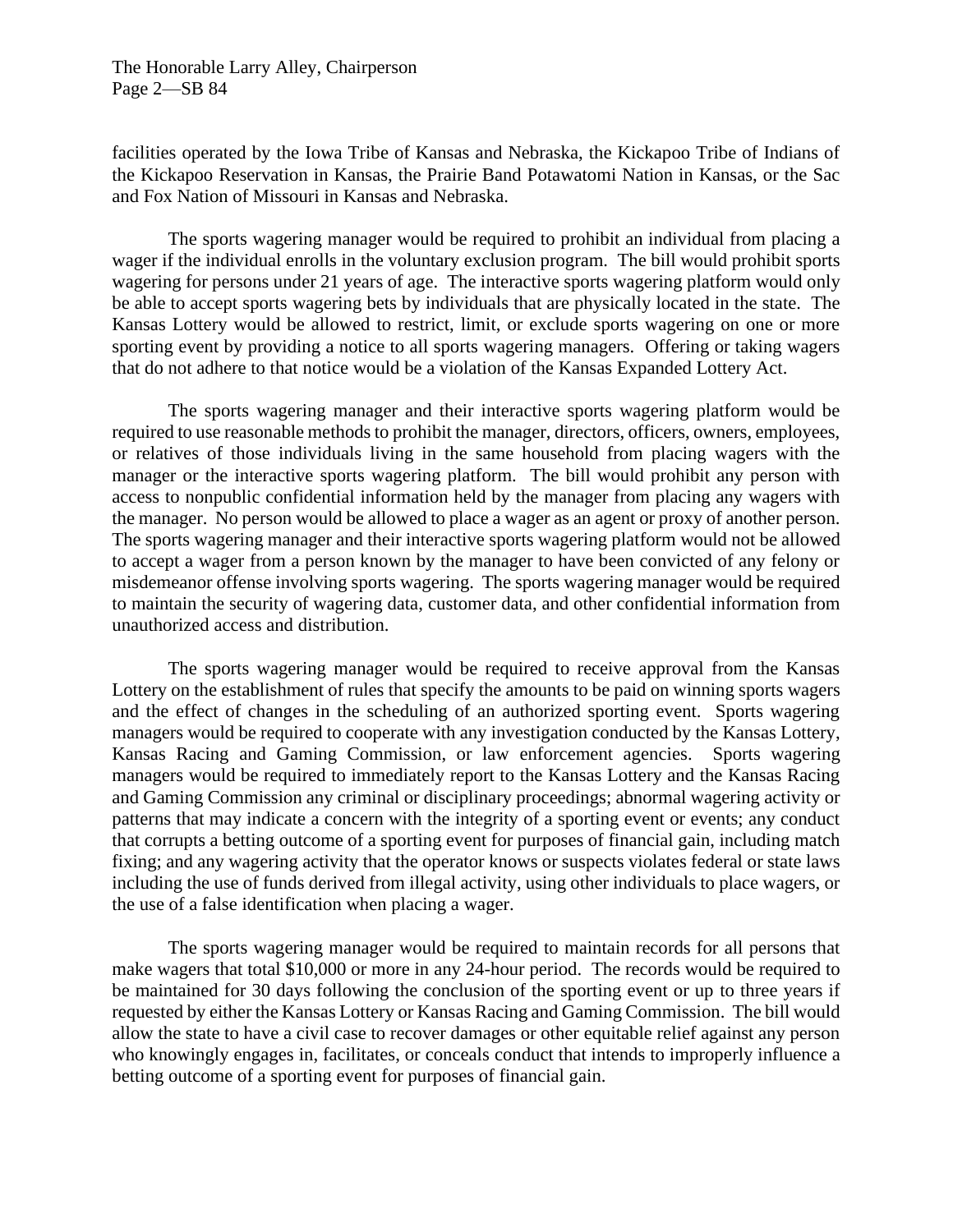The Honorable Larry Alley, Chairperson Page 3—SB 84

The bill would create the Sports Wagering Receipts Fund in the State Treasury and separate accounts would be maintained for the receipt of moneys from sports wagering conducted by each lottery gaming facility manager. If a lottery gaming facility manager offers sports wagering, then the management contract would include a provision that 7.5 percent of the sports wagering revenues received from wagers placed in person at each lottery gaming facility and 10.0 percent of the sports wagering revenues received from wagers placed with the interactive sports wagering platform contracted with the lottery gaming facility manager would be distributed to the Lottery Operating Fund. Sports wagering revenues are defined as total revenues from sports wagering after applicable fees, federal excise taxes, free play, and all prize related payments are made. Lottery gaming facility revenue does not include any sports wagering revenue.

The bill would create the White Collar Crime Fund in the State Treasury that would be administered by the Governor. The White Collar Crime Fund would be used to investigate and prosecute criminal offenses involving the use of funds derived from illegal activity to make wagers; placing wagers to conceal money derived from illegal activity; the use of other individuals to place wagers as part of any wagering scheme to circumvent any provision of federal or state law; the use of false identification to facilitate the placement of any wager or the collection of any prize in violation of federal or state law; any other unlawful activity involving or facilitated by the placing of wagers; or any other violation of the Kansas Expanded Lottery Act. The fund could also be used to investigate and prosecute criminal offenses involving any financial or economic crime involving any unauthorized gambling. Beginning on July 1, 2022, and each July 1st thereafter, the first \$750,000 credited to the Lottery Operating Fund from sports wagering revenue would be transferred to the White Collar Crime Fund. The Attorney General and the Kansas Racing and Gaming Commission are required to make a request to the Governor before August 1st of each year for available funding from the White Collar Crime Fund. The Governor is authorized to transfer monies from White Collar Crime Fund to any special revenue fund of the Attorney General and the Kansas Racing and Gaming Commission to carry out the purposes of this fund.

The bill would create a new crime of misuse of nonpublic sports information that is punishable as severity level 5 nonperson felony. Misuse of nonpublic sports information is defined as placing, or causing to be placed, a bet or wager on a sports contest on the basis of material nonpublic information. The bill would increase the severity level for sports bribery offences from severity level 9 nonperson felony to severity level 8 nonperson felony.

The bill would require the Kansas Racing and Gaming Commission to establish certification requirements and enforcement procedures for employees of a lottery gaming facility manager who are directly involved in the operation or management of sports wagering. The certification requirements and enforcement procedures would also apply to persons that have a contract with a lottery gaming facility manager for providing more than \$250,000 per year in goods or services related to sports wagering. The certification requirements would include compliance with security, fitness, and background investigations. The Kansas Racing and Gaming Commission would be allowed to suspend, revoke, or nonrenewal of an interactive sports wagering license for certain violations.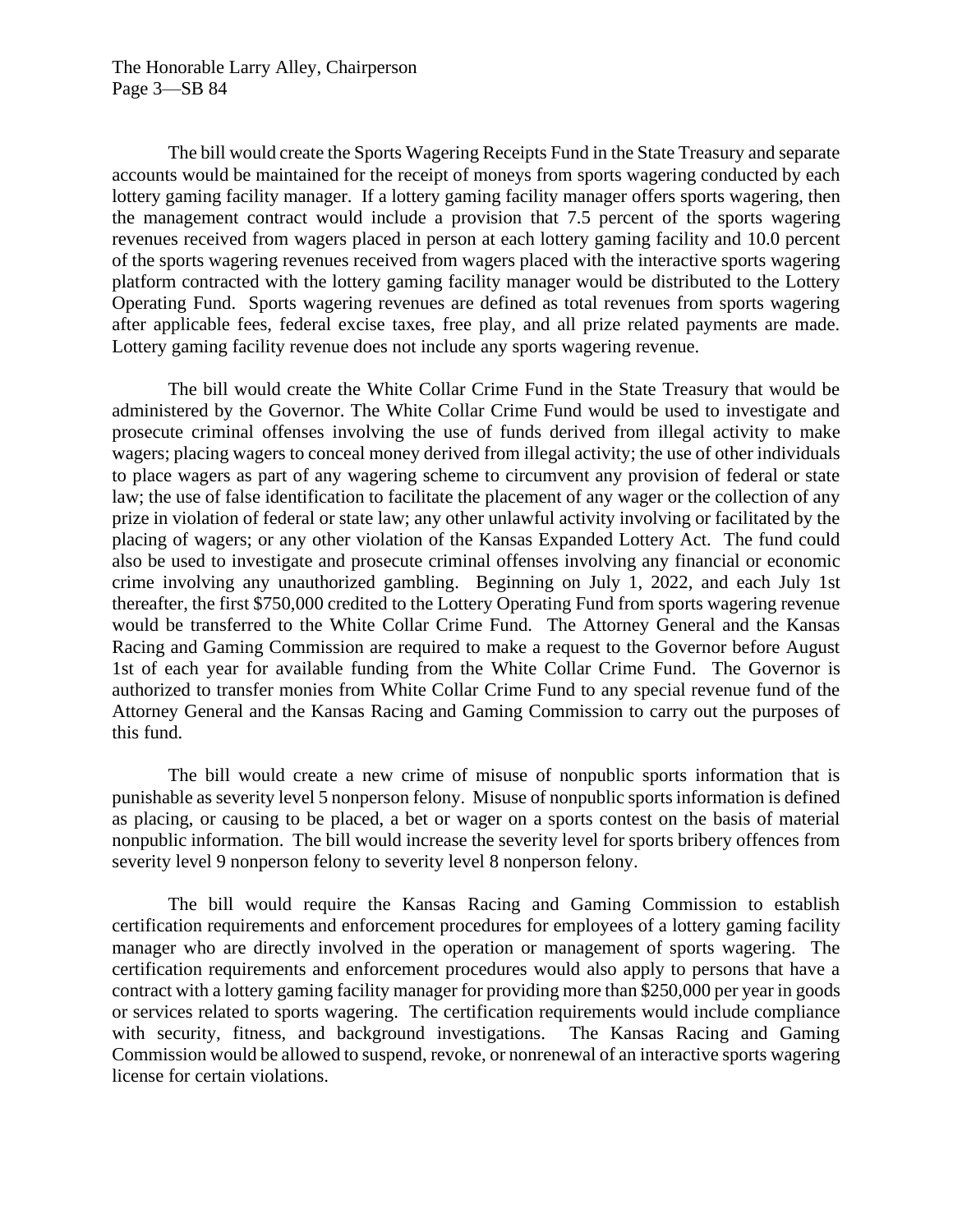The bill would prohibit any person from serving as the Executive Director, a member of the Kansas Lottery Commission, or an employee of the Kansas Lottery while or within five years after holding a financial interest, being employed by, or acting as a consultant to any interactive sports wagering platform. It would also be illegal for these individuals to accept any compensation, gift, loan, entertainment, favor, or service from any interactive sports wagering platform, and any violation of this provision could be punishable as a class A misdemeanor.

The Kansas Lottery and the Kansas Racing and Gaming Commission would have the authority to write rules and regulations to implement the bill. Specifically, the Kansas Racing and Gaming Commission would be required to adopt rules and regulations regarding sports wagering advertising by October 31, 2021. The bill includes definitions of "interactive sports wagering platform," "match-fixing," "sporting event," "sports wagering," "sports wagering manager," "sports wagering revenue," and "wager." Sports wagering would not include parimutuel wagering or fantasy sports leagues.

Under current law, the Kansas Lottery is prohibited from selling lottery tickets by electronic mail, the internet, or telephone. The bill would remove this restriction as long as the lottery ticket or any related online game is not accompanied by any music or sound effects, animated visual display, or visual effects that simulate an electronic gaming machine. The online lottery ticket cannot allow an extension of credit for purchase of the ticket, cannot be redeemed at any place other than a Lottery retailer or the Lottery office, and cannot determine the winner of any game in less than four minutes from the time the ticket is purchased or acquired. A player of an online lottery ticket would not be allowed to play more than one game at a time.

Under current law, the State Gaming Revenues Fund receives the first \$50.0 million of receipts from regular lottery ticket proceeds and is divided by a formula which first transfers \$80,000 to the Problem Gambling and Addictions Grant Fund at the Kansas Department for Aging and Disability Services. Then 85.0 percent of the rest is transferred to the Economic Development Initiatives Fund, 10.0 percent to the Correctional Institutions Building Fund, and 5.0 percent to the Juvenile Detention Facilities Fund. The bill would increase the Problem Gambling and Addictions Grant Fund transfer by \$20,000, from \$80,000 to \$100,000, and there would also be corresponding reductions in revenue distributed to the Economic Development Initiatives Fund (\$17,000), Correctional Institutions Building Fund (\$2,000), and Juvenile Detention Facilities Fund (\$1,000).

The Kansas Racing and Gaming Commission indicates that SB 84 would require at least 6.00 additional FTE positions and \$456,000 annually for ongoing costs to regulate sports wagering. Actual costs would vary as the Commission would determine the industry specific tools necessary to regulate this industry. The bill has the potential to increase funding to investigate and prosecute criminal offenses related to sports wagering or illegal gambling activity if a grant is secured from the White Collar Crime Fund.

The bill would not require additional staffing or expenditures by the State Gaming Agency (part of the Kansas Racing and Gaming Commission that regulates tribal gaming) unless gaming compacts are agreed to by the Governor and tribal gaming commissions and approved by the Legislature that remove the prohibition of tribal gaming facilities operating sports wagering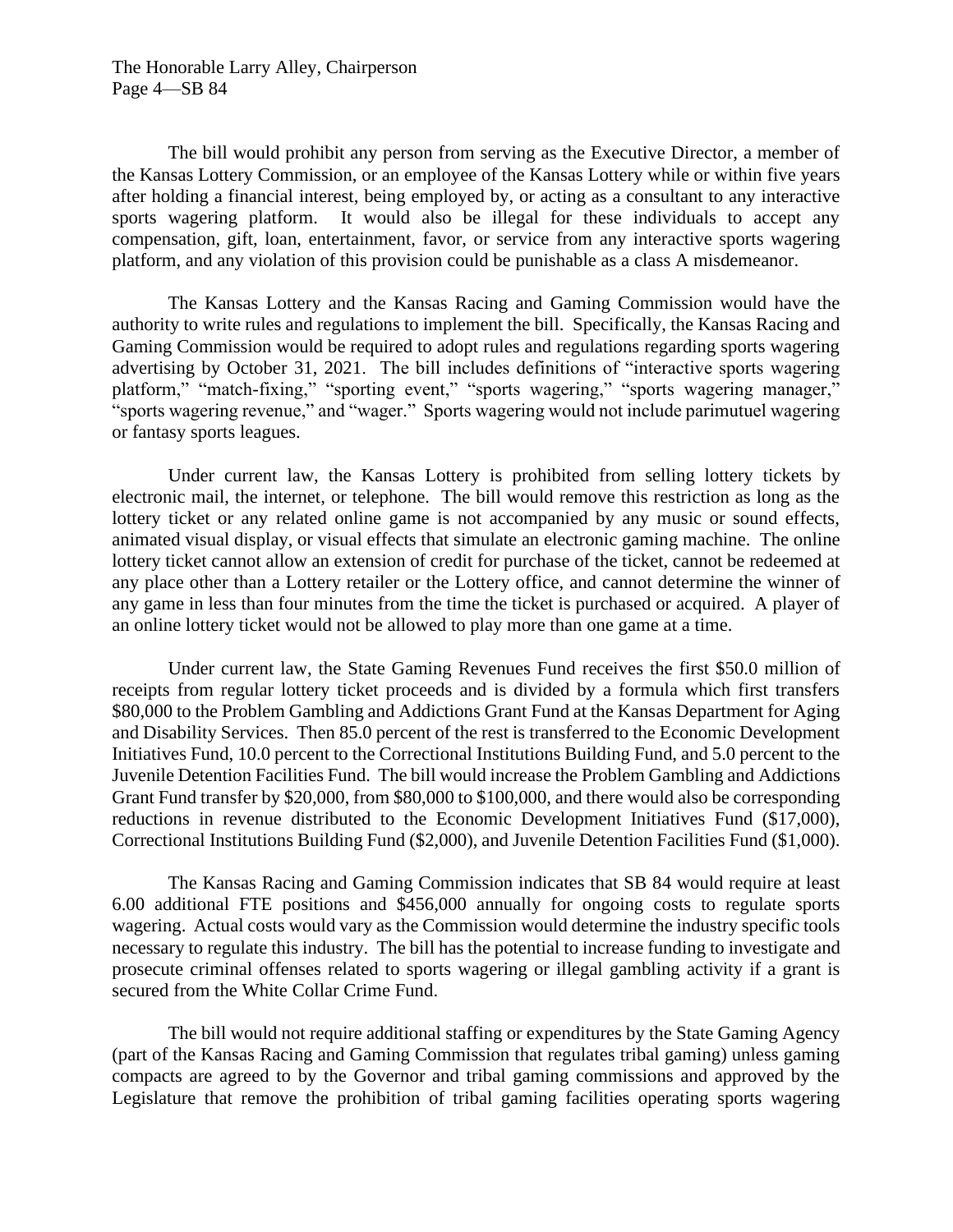operations. The State Gaming Agency indicates that it would require 2.00 additional FTE positions and \$201,802 annually for ongoing costs if it were required to regulate sports wagering at existing tribal casinos.

The Kansas Lottery indicates that when it has negotiated contracts with lottery gaming facility managers, it has required that all of its gaming related expenses be reimbursed by the manager. Direct gaming expenses are billed directly to the specific gaming facility manager and indirect expenses are prorated to all managers. The Kansas Lottery indicates that it would incur significant staff and other startup costs during the implementation phase, but it is unable to estimate specific amounts or positions necessary to implement the provisions of the bill. In addition, the Kansas Lottery is unable to estimate the additional expenses to implement a sports wagering system because it unknown how widespread sports wagering would be offered.

The Kansas Lottery indicates the sports wagering industry operates significantly different from the existing casino gaming. To achieve the maximum desired return on all bets placed, a sports wagering manager seeks to create equal wagering on both sides of a sporting event. A lopsided distribution of the wagers creates risk for the manager and the potential to pay out significantly more than what is taken in. Approximately 95.0 percent of the gross amounts wagered on sporting events goes back to the winning wager, which leaves 5.0 percent as the hold percentage that is used for administrative fees, taxes, and profit. The hold percentage can vary substantially, but it usually averages between 5.0 percent and 7.0 percent in the long run. The Kansas Lottery estimates that sports wagering available at state-owned casinos and through mobile applications would generate between \$360.0 million and \$600.0 million in gross wagering in the state, which could generate between \$2.1 million and \$3.5 million for the state under the provisions of the bill. The Kansas Lottery indicates that industry analysts predict that the sports wagering industry will see substantial growth in future years and Kansas could reach \$900.0 million in gross wagering in five years, which could generate approximately \$5.3 million for the state. These estimates assume that most sports wagering would occur over the internet with an interactive sports wagering platform with an average hold percentage of 6.0 percent. The Kansas Lottery indicates that a well-designed and well-implemented sports wagering system would generate significant revenues in future years, but it is doubtful that it could be implemented to have significant effect in FY 2022.

There are two studies (Eilers-Krejcik and AGA-Oxford) on potential nationwide and statespecific projections for revenues and gross wagering. The studies indicate that gross wagers placed in Kansas could reach nearly \$1.0 billion with limited availability of sports wagering (sportsbooks only available at casinos) or more than \$2.0 billion with convenient availability of sports wagering (sportsbooks at casinos, retail locations, and online) that is fully implemented. The proposed bill would implement a sports wagering system that could be characterized as "convenient availability." The studies use a number of variables to estimate the impact of sports wagering in Kansas, including comparing certain demographics in Kansas to Nevada where sports wagering is legal, the number of existing gambling outlets, and the level of spend in those outlets to help determine the perceived competitiveness of the market. The studies also suggest that a large portion of currently illegal sports betting would shift to legal markets.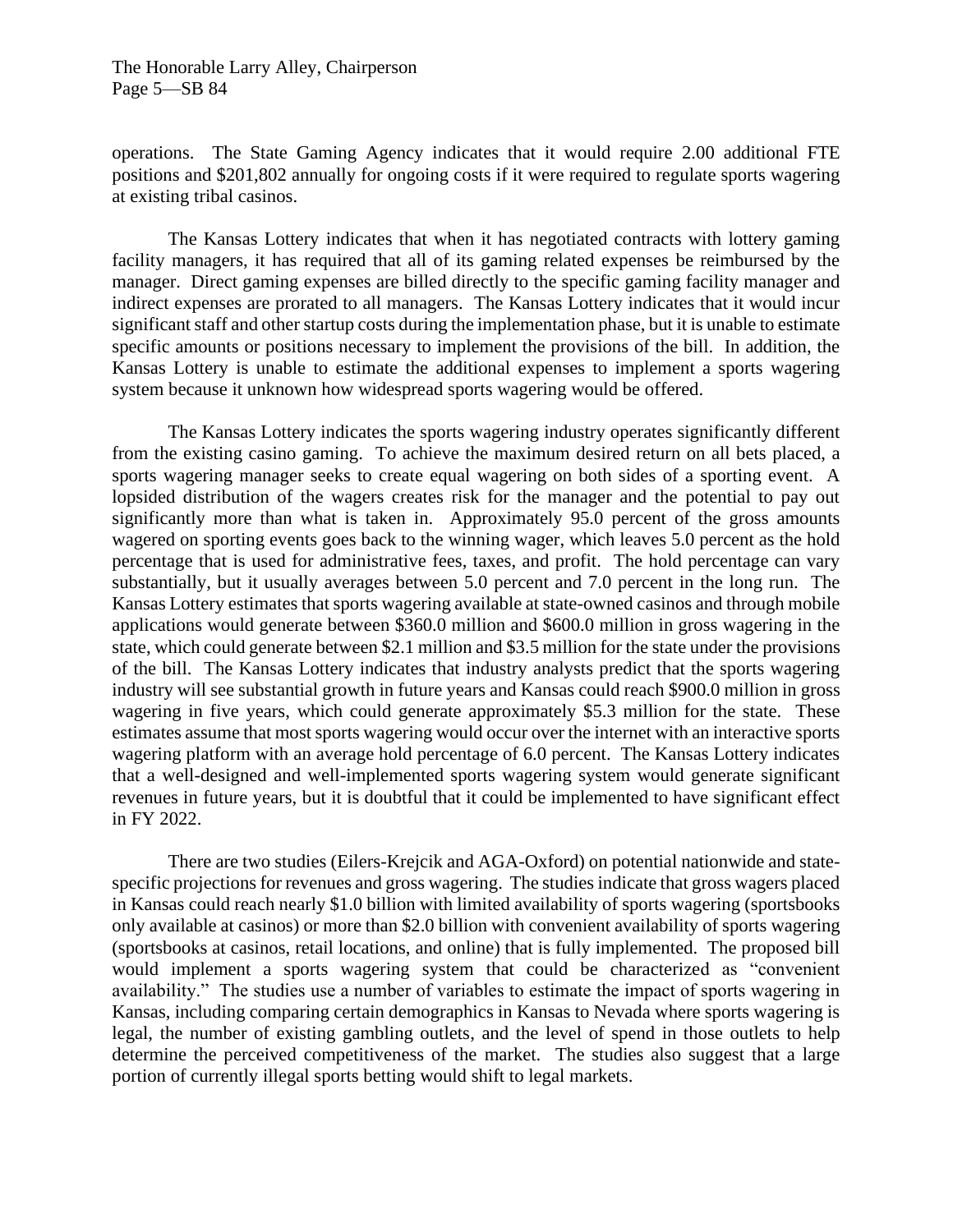The Honorable Larry Alley, Chairperson Page 6—SB 84

The State of Iowa began sports wagering operations on August 15, 2019, through onsite operations at most of the state's casinos and through the internet with mobile device applications. Reviewing actual data from Iowa for the first four and half months of operations that occurred prepandemic, gross wagering at Iowa casinos totaled \$212.2 million, including 55.8 percent of wagers conducted through the internet. Taking a more conservative approach to the estimates provided by the two studies and a review of actual results from Iowa, the bill has the potential to result in \$500.0 million in gross sports wagers placed in Kansas. Under this scenario, and after approximately 95.0 percent of the gross amount sports wagers are paid to the winning wagers, then approximately 5.0 percent or \$25.0 million would be available for administrative fees, taxes, and profit. The state share of revenues, under this scenario would generate approximately \$2,250,000, with \$1.5 million to the Lottery Operating Fund and \$750,000 to the White Collar Crime Fund. This estimate assumes an effective sports wagering tax of approximately 9.0 percent because a larger share of sports wagering is estimated to occur over the internet with an interactive sports wagering platform (taxed at 10.0 percent) than placed at the lottery gaming facility (taxed at 7.5 percent).

The Kansas Lottery indicates that removing the prohibition of selling lottery tickets by electronic mail, the internet, or telephone (also known as iLottery) and placing restrictive procedures on its implementation have the potential to increase the overall ticket sales by \$3.0 million and increase the transfer to the state by an additional \$570,000 in the first full year after implementation. With expected growth in the segment of the lottery industry, the bill has the potential to generate a total of \$3.2 million in additional transfers to the state over the course of the first five years. The Kansas Lottery indicates that implementing iLottery with less restrictions has the potential to increase the overall ticket sales by \$25.7 million and increase the transfer to the state by an additional \$2.9 million in the first full year after implementation. Less restrictions have the potential to generate a total of \$18.1 million in additional transfers to the state over the course of the first five years. The Kansas Lottery indicates that all costs for equipment, systems development, regulation, and administration for iLottery would be paid from the additional revenues generated from iLottery sales.

The Department for Aging and Disability Services indicates that allowing sports wagering activity would likely increase demand for services provided by its Problem Gambling Program. The Department indicates that the amount of additional spending would be dependent on how readily available sports wagering would be offered in the state. The Department also has concerns that the funding mechanism that provides additional monies to the Problem Gambling and Addictions Grant Fund would be insufficient to support additional demand for services in its Problem Gambling Program.

The Attorney General's Office indicates that it would be required to review the legality of any proposed rules and regulations from the Kansas Lottery and the Kansas Racing and Gaming Commission related to sports wagering. The Office indicates the cost to review proposed rules and regulation would be negligible and could be absorbed within existing resources. The bill has the potential to increase funding to investigate and prosecute criminal offenses related to sports wagering or illegal gambling activity if a grant is secured from the White Collar Crime Fund.